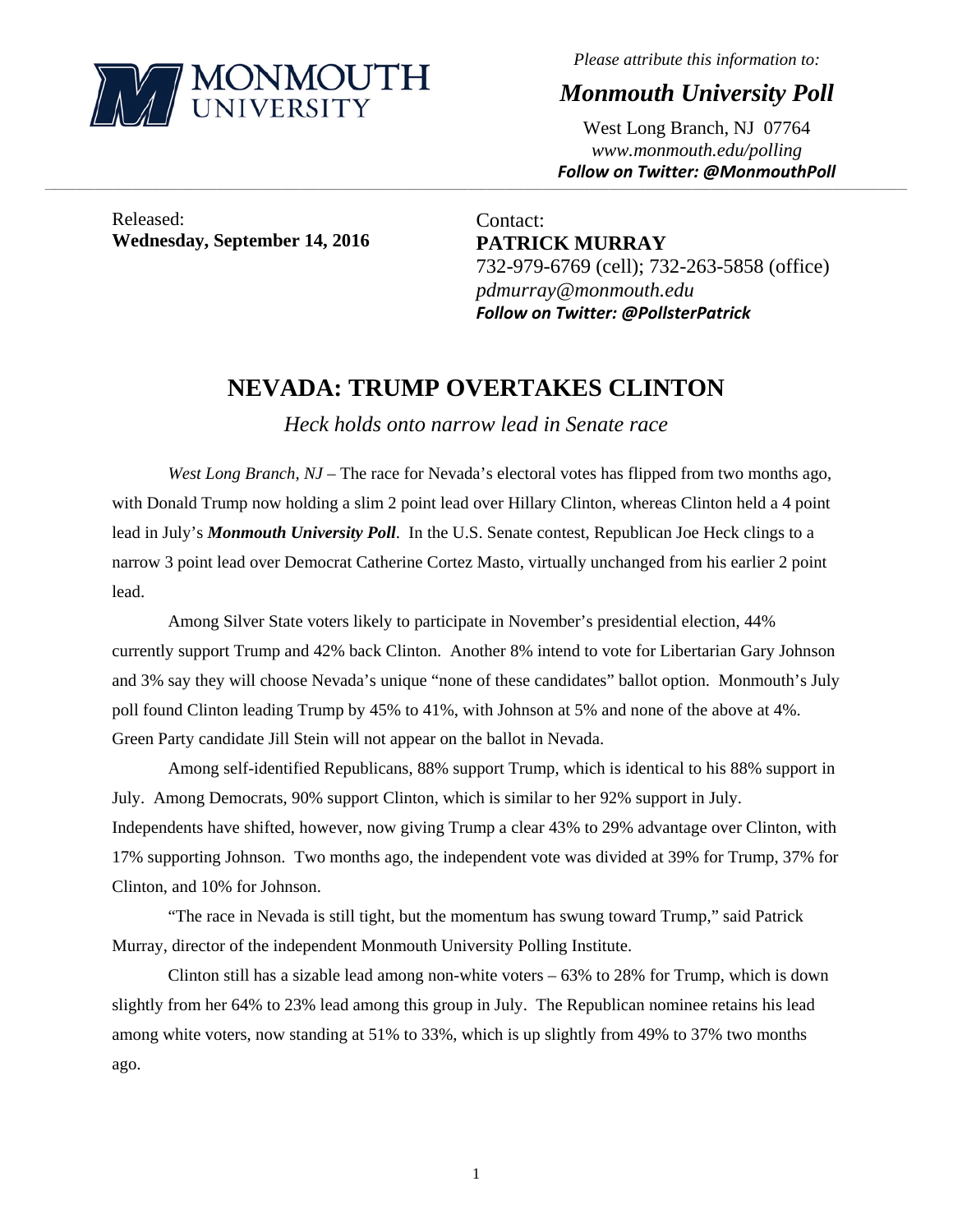Clinton's lead among women voters is also a bit narrower than in Monmouth's prior poll, currently at 50% to 40% compared with 53% to 38% in July. Trump has a 48% to 34% edge among men, which is slightly better than his 44% to 37% lead among male voters two months ago.

"These demographic shifts are within the margin of error for these demographic groups, but they suggest that Trump has had a little more success solidifying his base in Nevada than Clinton has," said Murray.

Interestingly, Trump has pulled ahead of Clinton in the horse race even while his favorable ratings have declined. Only 30% of Nevada voters have a favorable opinion of Trump while 55% hold an unfavorable view of him, which is down from 35% favorable and 53% unfavorable in July. Opinion of Clinton, on the other hand, has held steady. She currently gets a 34% favorable and 54% unfavorable rating, which is identical to her 34% favorable and 54% unfavorable rating from two months ago.

 Turning to the U.S. Senate race, Rep. Joe Heck currently has the backing of 46% of likely voters while former Attorney General Catherine Cortez Masto has 43% support. Tom Jones of the Independent American Party has 4% and "none of these candidates" has 3%, with another 4% undecided. Heck held a similar 42% to 40% lead in July, with Jones then at 5% and none of the above at 6%.

More than 8-in-10 Republicans (84%) back Heck, similar to his 81% partisan support in July. Cortez Masto gets the backing of 86% of Democrats, which is similar to her 83% support two months ago. Heck maintains the advantage among independents, now leading Cortez Masto by 49% to 33%, with 10% for Jones. Two months ago, independents preferred Heck by 43% to 30%, with 11% backing Jones.

Heck holds a 52% to 38% edge among white voters, compared with 47% to 35% in July. Cortez Masto has a 55% to 32% lead among Hispanic, black and Asian voters, compared with 49% to 29% in July.

Both U.S. Senate candidates have become better known since the summer, but opinion has moved in the negative direction. Currently, 36% of Nevada voters have a favorable opinion of Heck and 32% have an unfavorable view of him, with 32% registering no opinion. Voter opinion of Heck in July was 36% favorable and 19% unfavorable with 44% having no opinion. Also, 34% of Nevada voters have a favorable opinion of Cortez Masto and 29% have an unfavorable view of her, with 37% registering no opinion. Voter opinion of Cortez Masto in July was 29% favorable and 16% unfavorable with 55% having no opinion.

 Overall, 38% of voters say special interests have too much influence over Heck, which is up from 26% in July. Another 26% say special interests have the right amount of influence and 4% say they have too little influence, while 31% offer no opinion on this. Similarly, 38% of voters say special interests have too much influence over Cortez Masto, which is up from 27% in July. Another 24% say they have the right amount and 5% say they have too little influence, while 33% offer no opinion on this.

2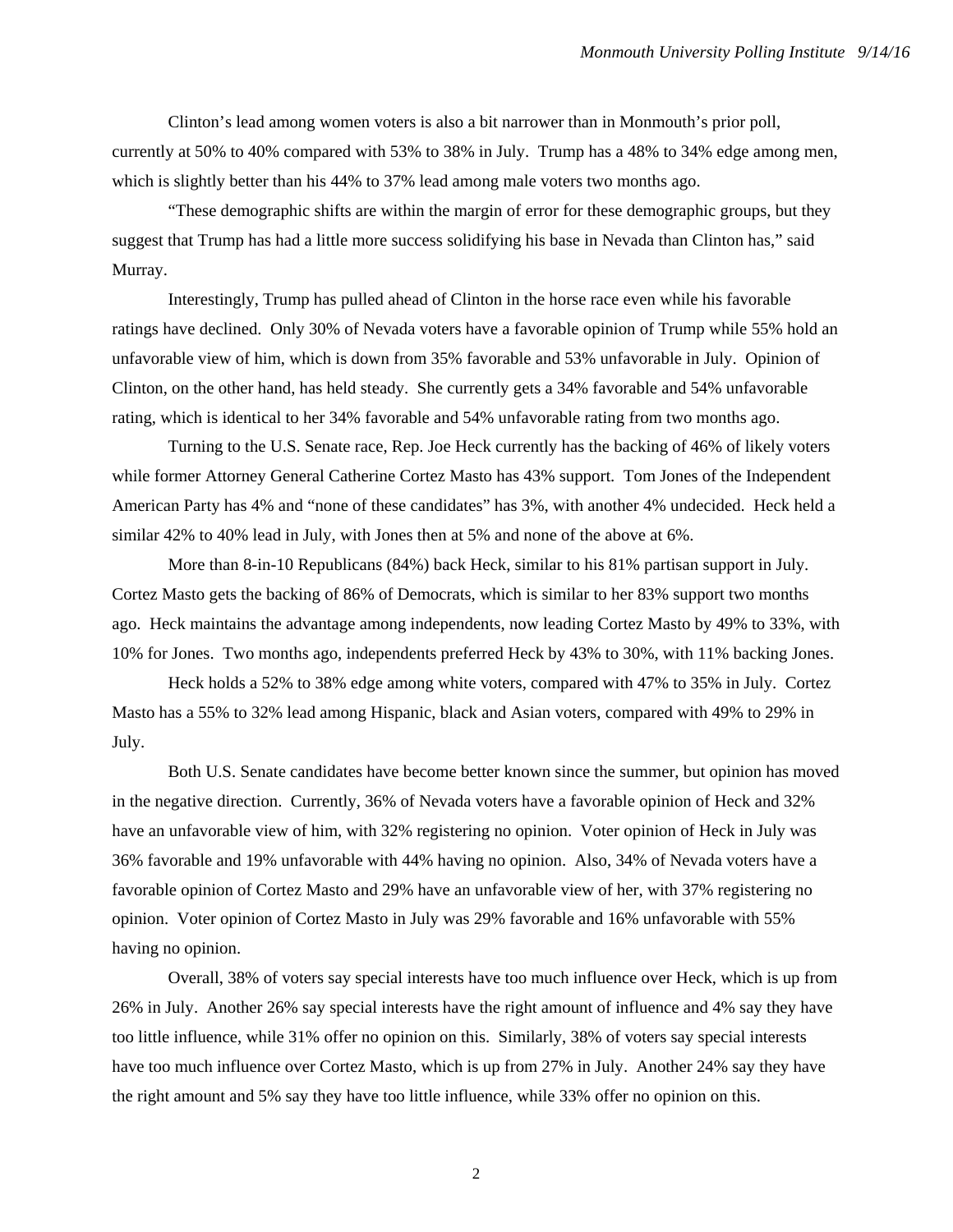The candidates are vying to fill the seat of outgoing Senate Minority Leader Harry Reid, whose own job approval rating has dipped since July. Just 41% of likely Nevada voters approve of the job he has been doing while 51% disapprove. This compares to a rating of 41% approve and 46% disapprove two months ago.

The *Monmouth University Poll* was conducted by telephone from September 11 to 13, 2016 with 406 Nevada residents likely to vote in the November election. This sample has a margin of error of +4.9 percent. The poll was conducted by the Monmouth University Polling Institute in West Long Branch, NJ.

# **DATA TABLES**

#### **QUESTIONS AND RESULTS**

(\* Some columns may not add to 100% due to rounding.)

1/2. If the election for President was today, would you vote for Donald Trump the Republican, Hillary Clinton the Democrat, or Gary Johnson the Libertarian – or would you choose the option for none of these candidates? [*IF UNDECIDED:* If you had to vote for one of the following candidates at this moment, who do you lean toward Donald Trump or Hillary Clinton?] [*NAMES WERE ROTATED*]

| (with leaners)           | September | July    |
|--------------------------|-----------|---------|
|                          | 2016      | 2016    |
| Donald Trump             | 44%       | 41%     |
| <b>Hillary Clinton</b>   | 42%       | 45%     |
| Gary Johnson             | 8%        | 5%      |
| None of these candidates | 3%        | 4%      |
| (VOL) Other              | $< 1\%$   | $< 1\%$ |
| (VOL) Undecided          | 3%        | 4%      |
| (n)                      | (406)     | (408)   |

3. If the election for U.S. Senate was today, would you vote for Joe Heck the Republican, Catherine Cortez Masto the Democrat, or Tom Jones of the Independent American Party – or would you choose the option for none of these candidates? [*IF UNDECIDED*: If you had to vote for one of the following candidates at this moment, who do you lean toward – Joe Heck or Catherine Cortez Masto?] [*NAMES WERE ROTATED*]

|                               | September | July  |
|-------------------------------|-----------|-------|
| (with leaners)                | 2016      | 2016  |
| Joe Heck                      | 46%       | 42%   |
| <b>Catherine Cortez Masto</b> | 43%       | 40%   |
| Tom Jones                     | 4%        | 5%    |
| None of these candidates      | 3%        | 6%    |
| (VOL) Other                   | 0%        | 1%    |
| (VOL) Undecided               | 4%        | 7%    |
| (n)                           | (406)     | (408) |

Regardless of who you may support for president…

#### [*QUESTIONS 4 & 5 WERE ROTATED*]

4. Is your general impression of Donald Trump favorable or unfavorable, or do you have no opinion of him?

|             | September | July  |
|-------------|-----------|-------|
|             | 2016      | 2016  |
| Favorable   | 30%       | 35%   |
| Unfavorable | 55%       | 53%   |
| No opinion  | 15%       | 12%   |
| (n)         | (406)     | (408) |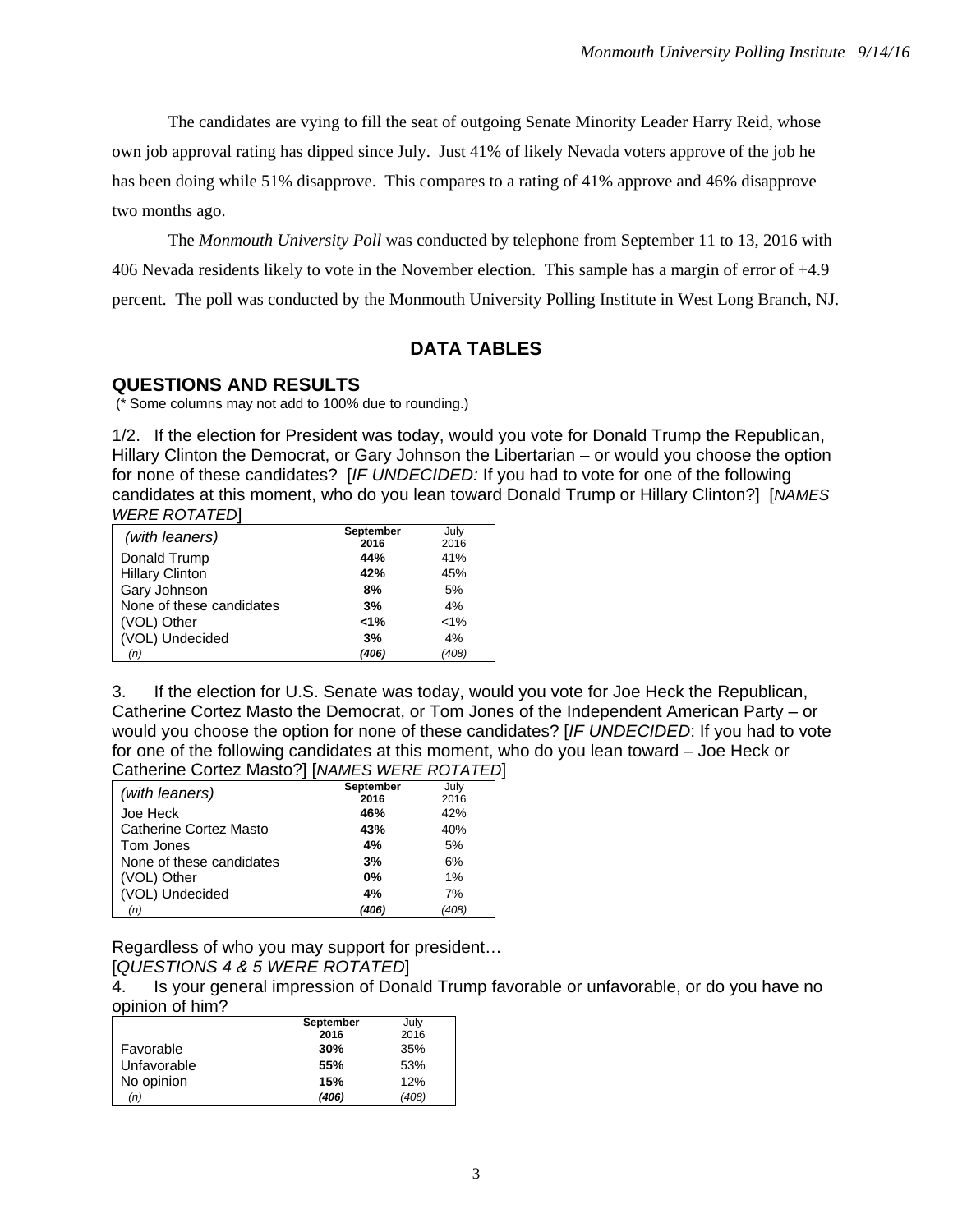5. Is your general impression of Hillary Clinton favorable or unfavorable, or do you have no opinion of her?

|             | September | July  |
|-------------|-----------|-------|
|             | 2016      | 2016  |
| Favorable   | 34%       | 34%   |
| Unfavorable | 54%       | 54%   |
| No opinion  | 11%       | 11%   |
| (n)         | (406)     | (408) |

### Turning to the Senate race… [*QUESTIONS 6 & 7 WERE ROTATED*]

6. Is your general impression of Joe Heck favorable or unfavorable, or do you have no opinion of him?

|             | September | July  |
|-------------|-----------|-------|
|             | 2016      | 2016  |
| Favorable   | 36%       | 36%   |
| Unfavorable | 32%       | 19%   |
| No opinion  | 32%       | 44%   |
| (n)         | (406)     | (408) |

7. Is your general impression of Catherine Cortez Masto favorable or unfavorable, or do you have no opinion of her?

|             | September | July  |
|-------------|-----------|-------|
|             | 2016      | 2016  |
| Favorable   | 34%       | 29%   |
| Unfavorable | 29%       | 16%   |
| No opinion  | 37%       | 55%   |
| (n)         | (406)     | (408) |

# [*QUESTIONS 8 & 9 WERE ROTATED*]

8. How much influence do special interest groups have over Joe Heck – too much, too little, or the right amount?

|                  | September | July  |
|------------------|-----------|-------|
|                  | 2016      | 2016  |
| Too much         | 38%       | 26%   |
| Too little       | 4%        | 5%    |
| Right amount     | 26%       | 28%   |
| (VOL) Don't know | 31%       | 41%   |
| (n)              | (406)     | (408) |

9. How much influence do special interest groups have over Catherine Cortez Masto – too much, too little, or the right amount?

|                  | September | July  |
|------------------|-----------|-------|
|                  | 2016      | 2016  |
| Too much         | 38%       | 27%   |
| Too little       | 5%        | 5%    |
| Right amount     | 24%       | 23%   |
| (VOL) Don't know | 33%       | 45%   |
| (n)              | (406)     | (408) |

10. Do you approve or disapprove of the job Harry Reid is doing as U.S. senator?

|                  | September | July  |
|------------------|-----------|-------|
|                  | 2016      | 2016  |
| Approve          | 41%       | 41%   |
| Disapprove       | 51%       | 46%   |
| (VOL) No opinion | 7%        | 13%   |
| (n)              | (406)     | (408) |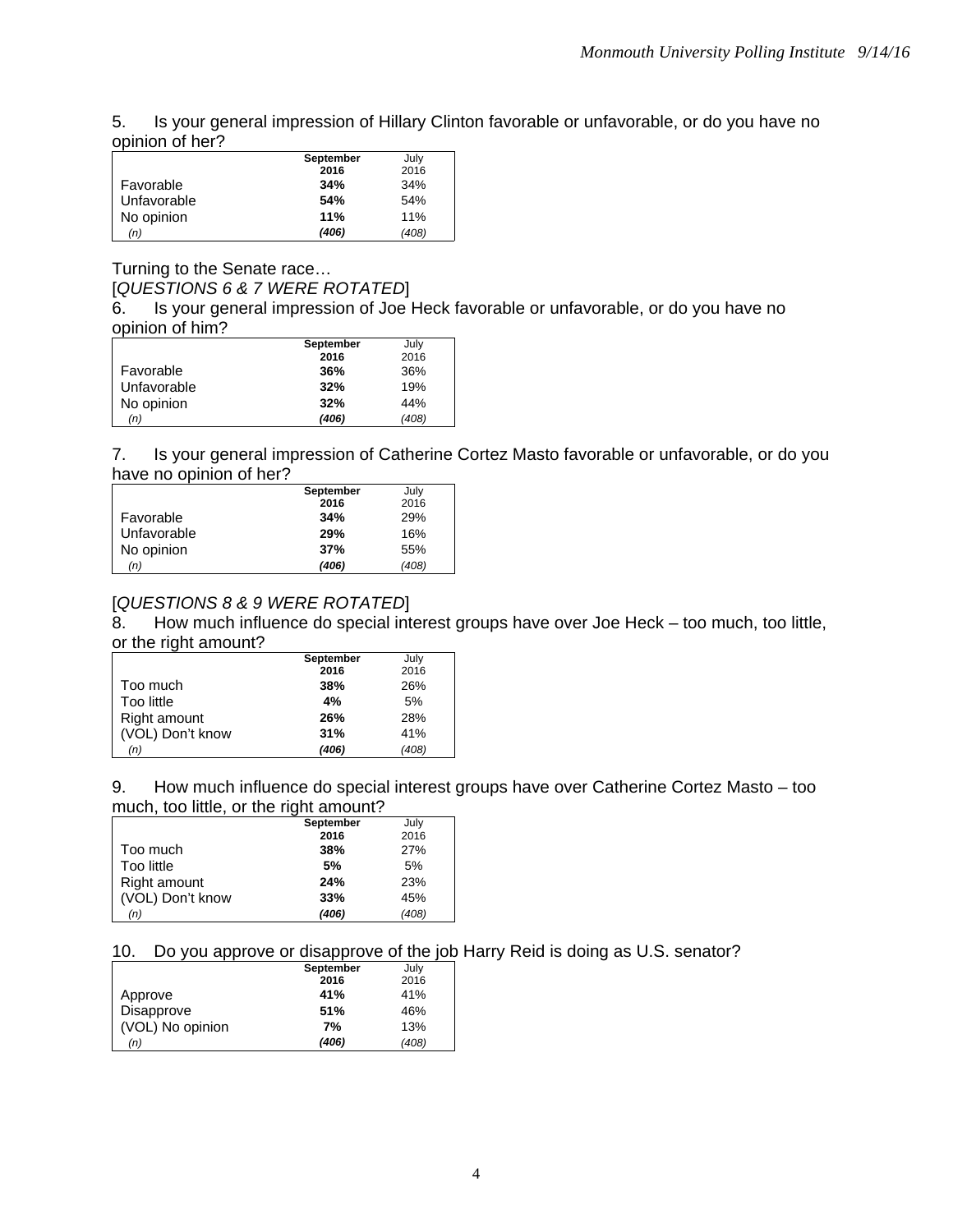## **METHODOLOGY**

The *Monmouth University Poll* was sponsored and conducted by the Monmouth University Polling Institute from September 11 to 13, 2016 with a random sample of 406 likely Nevada voters. Interviews were conducted by a live caller in English, including 356 drawn from a list of registered voters (206 landline / 150 cell phone) and a random digit dial supplement of 50 cell phone interviews. Monmouth is responsible for all aspects of the survey design, data weighting and analysis. The final sample is weighted for age, gender, race and partisanship based on voter list and U.S. Census information. Data collection support provided by Braun Research (field), Aristotle (voter list sample), and SSI (RDD sample). For results based on this sample, one can say with 95% confidence that the error attributable to sampling has a maximum margin of plus or minus 4.9 percentage points (unadjusted for sample design). Sampling error can be larger for sub-groups (see table below). In addition to sampling error, one should bear in mind that question wording and practical difficulties in conducting surveys can introduce error or bias into the findings of opinion polls.

| <b>DEMOGRAPHICS</b> (weighted) |                    |            |         |
|--------------------------------|--------------------|------------|---------|
| Self-Reported                  |                    |            |         |
| 31% Republican                 |                    |            |         |
| 36% Independent                |                    |            |         |
| 33% Democrat                   |                    |            |         |
|                                |                    |            |         |
| <b>48% Male</b>                |                    |            |         |
| 52% Female                     |                    |            |         |
|                                |                    |            |         |
| 20% 18-34                      |                    |            |         |
| 24% 35-49                      |                    |            |         |
| 29% 50-64                      |                    |            |         |
| 27% 65+                        |                    |            |         |
| 67% White                      |                    |            |         |
| 11% Black                      |                    |            |         |
| 14% Hispanic                   |                    |            |         |
| 8% Other                       |                    |            |         |
|                                |                    |            |         |
| <b>MARGIN OF ERROR</b>         |                    |            |         |
|                                |                    | unweighted | moe     |
|                                |                    | sample     | $(+/-)$ |
| <b>LIKELY VOTER</b>            | Total              | 406        | 4.9%    |
| <b>SELF-REPORTED</b>           | Republican         | 129        | 8.6     |
| <b>PARTY ID</b>                | Independent        | 137        | 8.4     |
|                                | Democrat           | 137        | 8.4     |
| <b>IDEOLOGY</b>                | Conservative       | 151        | 8.0     |
|                                | Moderate           | 155        | 7.9     |
|                                | Liberal            | 86         | 10.6    |
| <b>GENDER</b>                  | Male               | 198        | 7.0     |
|                                | Female             | 208        | 6.8     |
|                                |                    |            |         |
| <b>AGE</b>                     | 18-49              | 156        | 7.9     |
|                                | $50+$              | 242        | 6.3     |
| <b>RACE</b>                    | White non-Hispanic | 282        | 5.8     |
|                                | Other              | 113        | 9.2     |
| <b>COLLEGE DEGREE</b>          | No                 | 217        | 6.7     |
|                                | Yes                | 183        | 7.3     |
| <b>INCOME</b>                  | <\$50K             | 125        | 8.8     |
|                                | \$50-100K          | 125        | 8.8     |
|                                | \$100K+            | 106        | 9.5     |

###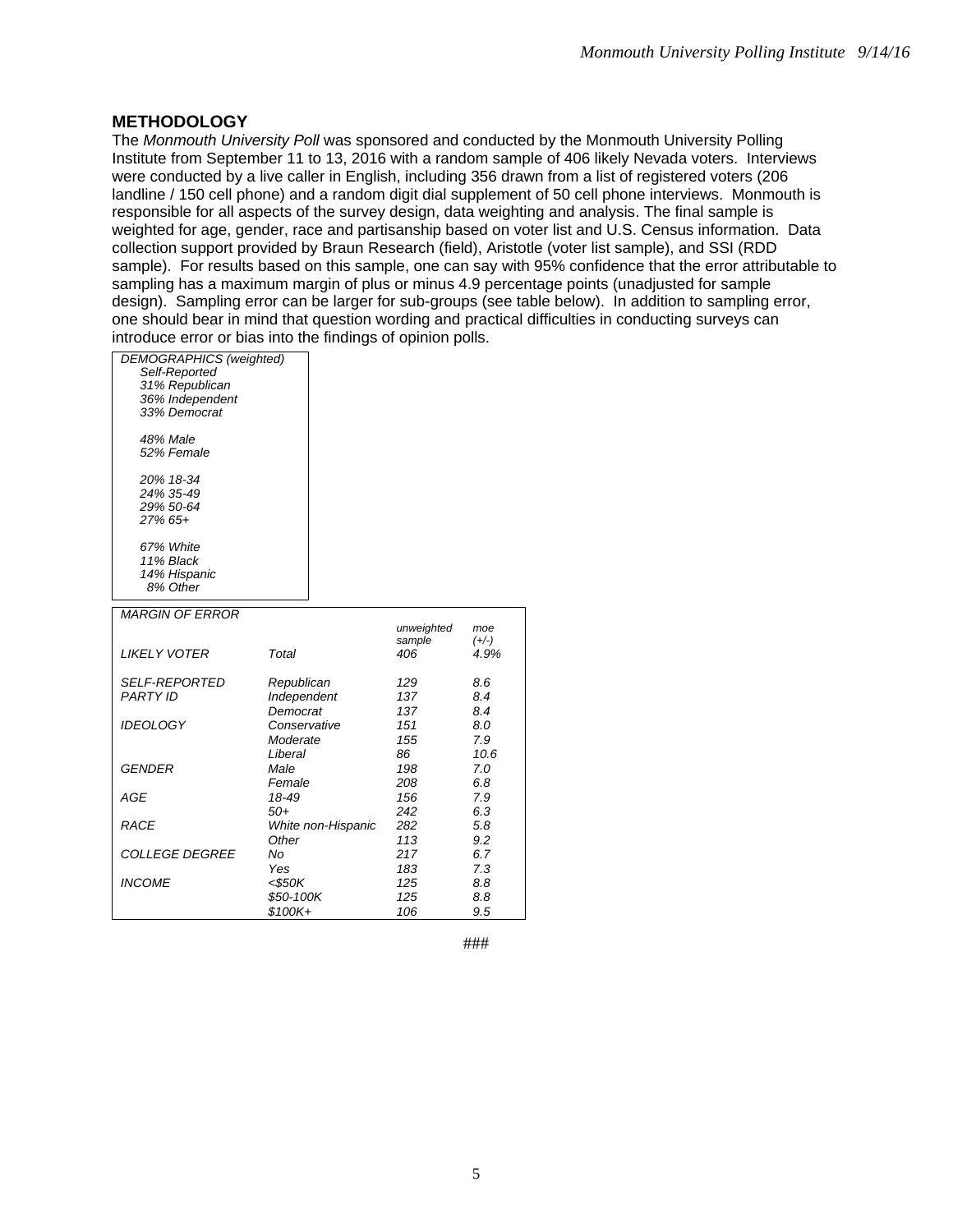| Monmouth University Poll -- NEVADA -- 9/14/16 |  |  |  |  |  |  |
|-----------------------------------------------|--|--|--|--|--|--|
|-----------------------------------------------|--|--|--|--|--|--|

|                        |                  | <b>TOTAL</b> | PARTY ID |     | POLITICAL IDEOLOGY |     |     | <b>GENDER</b> |      | AGE 2-WAY |       |
|------------------------|------------------|--------------|----------|-----|--------------------|-----|-----|---------------|------|-----------|-------|
|                        |                  |              | Rep      | Ind | Dem                | Con | Mod | Lib           | Male | Female    | 18-49 |
| PREZ VOTE WITH LEANERS | Trump            | 44%          | 88%      | 43% | 5%                 | 78% | 29% | 11%           | 48%  | 40%       | 40%   |
|                        | Clinton          | 42%          | 6%       | 29% | 90%                | 13% | 53% | 77%           | 34%  | 50%       | 41%   |
|                        | Johnson          | 8%           | 2%       | 17% | 3%                 | 5%  | 11% | 6%            | 9%   | 6%        | 10%   |
|                        | None of these    | 3%           | 2%       | 6%  | 1%                 | 2%  | 4%  | $1\%$         | 5%   | 0%        | 5%    |
|                        | [VOL] Other cand | 0%           | 0%       | 1%  | 0%                 | 0%  | 0%  | 2%            | 1%   | 0%        | 1%    |
|                        | Undecided        | 3%           | 3%       | 4%  | 1%                 | 2%  | 3%  | 2%            | 2%   | 3%        | 4%    |

|                        |                  | AGE 2-WAY | <b>RACE</b>            |       |     | <b>COLLEGE DEGREE</b> | <b>INCOME</b> |           |          |
|------------------------|------------------|-----------|------------------------|-------|-----|-----------------------|---------------|-----------|----------|
|                        |                  | $50+$     | White non-<br>Hispanic | Other | No  | Yes                   | $<$ \$50K     | \$50-100K | $$100K+$ |
| PREZ VOTE WITH LEANERS | Trump            | 47%       | 51%                    | 28%   | 45% | 42%                   | 34%           | 43%       | 58%      |
|                        | Clinton          | 44%       | 33%                    |       | 40% | 44%                   | 53%           | 43%       | 31%      |
|                        | Johnson          | 6%        | 9%                     | 5%    | 6%  | 10%                   | 6%            | 11%       | 6%       |
|                        | None of these    | $1\%$     | 3%                     | 4%    | 4%  | 2%                    | 2%            | 2%        | 4%       |
|                        | [VOL] Other cand | 0%        | 0%<br>1%               |       | 1%  | 0%                    | 2%            | 0%        | 0%       |
|                        | Undecided        | 2%        | 4%<br>0%               |       | 3%  | 1%                    | 3%            | 1%        | 1%       |

|                       |               | <b>TOTAL</b> |       | PARTY ID |     |     | POLITICAL IDEOLOGY |     | <b>GENDER</b> | AGE 2-WAY |       |
|-----------------------|---------------|--------------|-------|----------|-----|-----|--------------------|-----|---------------|-----------|-------|
|                       |               |              | Rep   | Ind      | Dem | Con | Mod                | Lib | Male          | Female    | 18-49 |
| SEN VOTE WITH LEANERS | Heck          | 46%          | 84%   | 49%      | 8%  | 75% | 37%                | 10% | 53%           | 39%       | 45%   |
|                       | Cortez Masto  | 43%          | 8%    | 33%      | 86% | 11% | 52%                | 83% | 35%           | 50%       | 41%   |
|                       | Jones         | 4%           | $1\%$ | 10%      | 1%  | 7%  | 2%                 | 3%  | 5%            | 3%        | 4%    |
|                       | None of these | 3%           | 2%    | 5%       | 2%  | 4%  | 3%                 | 3%  | 2%            | 4%        | 4%    |
|                       | Undecided     | 4%           | 5%    | 4%       | 4%  | 3%  | 5%                 | 2%  | 4%            | 5%        | 5%    |

|                       |               | AGE 2-WAY<br><b>RACE</b> |                        | <b>COLLEGE DEGREE</b> |     | <b>INCOME</b> |           |           |         |
|-----------------------|---------------|--------------------------|------------------------|-----------------------|-----|---------------|-----------|-----------|---------|
|                       |               | $50+$                    | White non-<br>Hispanic | Other                 | No  | Yes           | $<$ \$50K | \$50-100K | \$100K+ |
| SEN VOTE WITH LEANERS | Heck          | 47%                      | 52%                    | 32%                   | 43% | 49%           | 31%       | 47%       | 63%     |
|                       | Cortez Masto  | 44%                      | 38%                    | 55%                   | 43% | 42%           | 55%       | 43%       | 32%     |
|                       | Jones         | 4%                       | 4%                     | 5%                    | 5%  | 2%            | 7%        | 5%        | 0%      |
|                       | None of these | 2%                       | 2%                     | 4%                    | 4%  | 2%            | 3%        | 2%        | 1%      |
|                       | Undecided     | 3%                       | 5%                     | 4%                    | 5%  | 3%            | 4%        | 4%        | 4%      |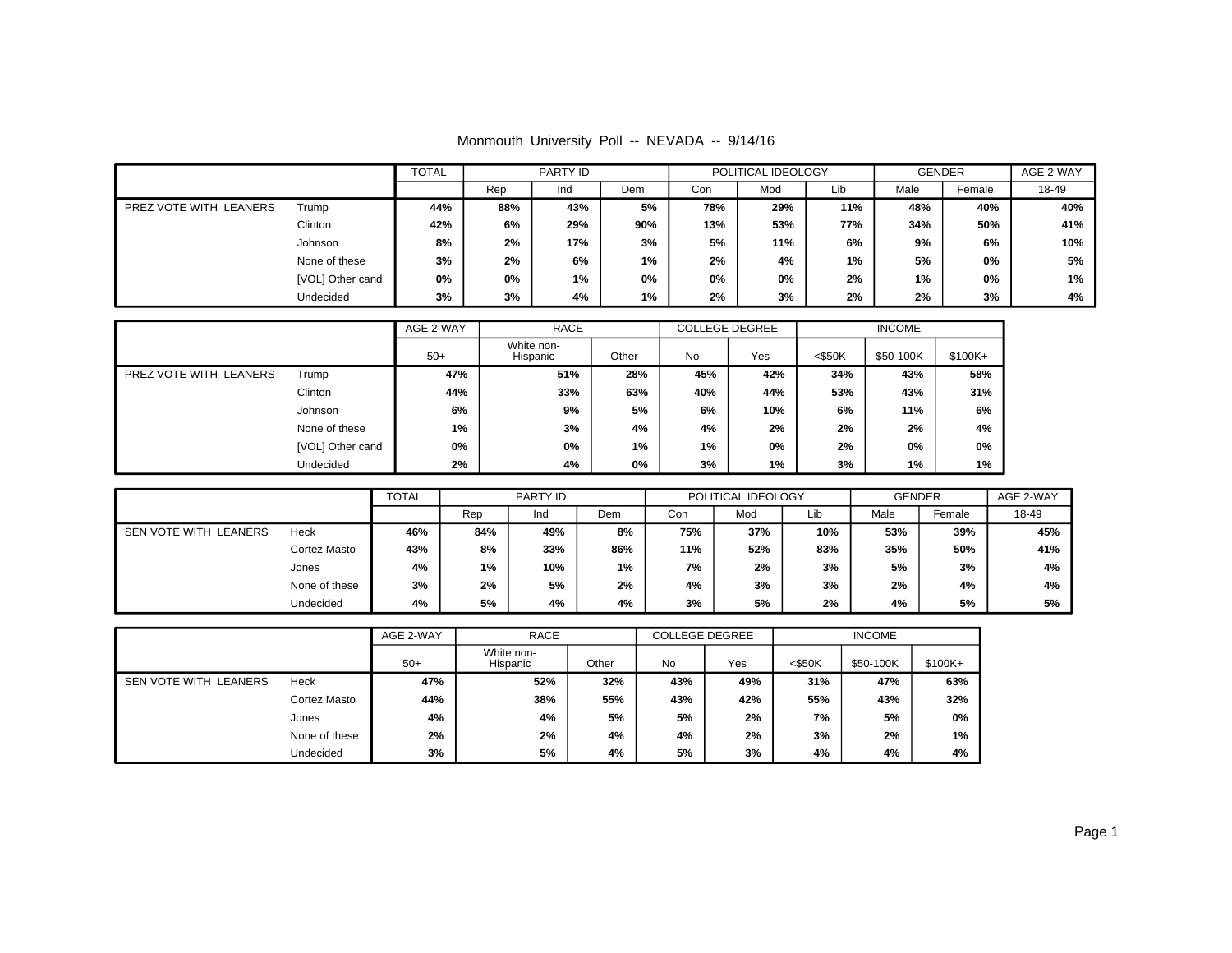| Monmouth University Poll -- NEVADA -- 9/14/16 |  |  |  |  |  |  |
|-----------------------------------------------|--|--|--|--|--|--|
|-----------------------------------------------|--|--|--|--|--|--|

|                                                             |             | <b>TOTAL</b> | PARTY ID |     |     | POLITICAL IDEOLOGY |     | <b>GENDER</b> | AGE 2-WAY |        |       |
|-------------------------------------------------------------|-------------|--------------|----------|-----|-----|--------------------|-----|---------------|-----------|--------|-------|
|                                                             |             |              | Rep      | Ind | Dem | Con                | Mod | Lib           | Male      | Female | 18-49 |
| Q4. Is your general impression of                           | Favorable   | 30%          | 63%      | 28% | 3%  | 60%                | 16% | 4%            | 37%       | 24%    | 24%   |
| Donald Trump favorable or<br>unfavorable, or do you have no | Unfavorable | 55%          | 20%      | 54% | 88% | 23%                | 67% | 88%           | 50%       | 59%    | 61%   |
| opinion of him?                                             | No opinion  | 15%          | 17%      | 18% | 9%  | 17%                | 16% | 7%            | 13%       | 17%    | 15%   |

|                                                             |             | AGE 2-WAY | <b>RACE</b>            |       | <b>COLLEGE DEGREE</b> |     | <b>INCOME</b> |           |          |
|-------------------------------------------------------------|-------------|-----------|------------------------|-------|-----------------------|-----|---------------|-----------|----------|
|                                                             |             | $50+$     | White non-<br>Hispanic | Other | No                    | Yes | $<$ \$50K     | \$50-100K | $$100K+$ |
| Q4. Is your general impression of                           | Favorable   | 35%       | 35%                    | 18%   | 33%                   | 26% | 29%           | 26%       | 40%      |
| Donald Trump favorable or<br>unfavorable, or do you have no | Unfavorable | 51%       | 51%                    | 66%   | 48%                   | 63% | 59%           | 56%       | 53%      |
| opinion of him?                                             | No opinion  | 14%       | 14%                    | 16%   | 19%                   | 11% | 12%           | 18%       | 7%       |

|                                                                |             | TOTAL | PARTY ID |     |     |     | POLITICAL IDEOLOGY |     | <b>GENDER</b> |        | AGE 2-WAY |
|----------------------------------------------------------------|-------------|-------|----------|-----|-----|-----|--------------------|-----|---------------|--------|-----------|
|                                                                |             |       | Rep      | Ind | Dem | Con | Mod                | Lib | Male          | Female | 18-49     |
| Q5. Is your general impression of                              | Favorable   | 34%   | 3%       | 21% | 78% | 9%  | 41%                | 72% | 24%           | 44%    | 32%       |
| Hillary Clinton favorable or<br>unfavorable, or do you have no | Unfavorable | 54%   | 89%      | 63% | 13% | 84% | 44%                | 22% | 63%           | 46%    | 55%       |
| opinion of her?                                                | No opinion  | 11%   | 7%       | 16% | 10% | 7%  | 15%                | 6%  | 13%           | 10%    | 13%       |

|                                                                |             | AGE 2-WAY | <b>RACE</b>            |       | <b>COLLEGE DEGREE</b> |     | <b>INCOME</b> |           |           |
|----------------------------------------------------------------|-------------|-----------|------------------------|-------|-----------------------|-----|---------------|-----------|-----------|
|                                                                |             | $50+$     | White non-<br>Hispanic | Other | No                    | Yes | <\$50K        | \$50-100K | $$100K +$ |
| Q5. Is your general impression of                              | Favorable   | 38%       | 30%                    | 45%   | 32%                   | 38% | 42%           | 36%       | 27%       |
| Hillary Clinton favorable or<br>unfavorable, or do you have no | Unfavorable | 54%       | 61%                    | 37%   | 54%                   | 55% | 46%           | 51%       | 69%       |
| opinion of her?                                                | No opinion  | 9%        | 8%                     | 18%   | 14%                   | 7%  | 12%           | 13%       | 4%        |

|                                                         |             |     | PARTY ID |     |     |     | POLITICAL IDEOLOGY |     | <b>GENDER</b> | AGE 2-WAY |       |
|---------------------------------------------------------|-------------|-----|----------|-----|-----|-----|--------------------|-----|---------------|-----------|-------|
|                                                         |             |     | Rep      | Ind | Dem | Con | Mod                | Lib | Male          | Female    | 18-49 |
| Q6. Is your general impression of                       | Favorable   | 36% | 67%      | 36% | 8%  | 60% | 29%                | 7%  | 43%           | 30%       | 32%   |
| Joe Heck favorable or<br>unfavorable, or do you have no | Unfavorable | 32% | 4%       | 29% | 63% | 11% | 35%                | 67% | 25%           | 39%       | 26%   |
| opinion of him?                                         | No opinion  | 32% | 29%      | 35% | 29% | 29% | 36%                | 26% | 32%           | 31%       | 42%   |

|                                                         |             | AGE 2-WAY | <b>RACE</b>            |       | COLLEGE DEGREE |     | <b>INCOME</b> |           |         |
|---------------------------------------------------------|-------------|-----------|------------------------|-------|----------------|-----|---------------|-----------|---------|
|                                                         |             | $50+$     | White non-<br>Hispanic | Other | No             | Yes | $<$ \$50K     | \$50-100K | \$100K+ |
| Q6. Is your general impression of                       | Favorable   | 40%       | 42%                    | 25%   | 34%            | 39% | 24%           | 36%       | 52%     |
| Joe Heck favorable or<br>unfavorable, or do you have no | Unfavorable | 36%       | 31%                    | 36%   | 32%            | 32% | 42%           | 32%       | 22%     |
| opinion of him?                                         | No opinion  | 24%       | 27%                    | 40%   | 33%            | 29% | 34%           | 32%       | 26%     |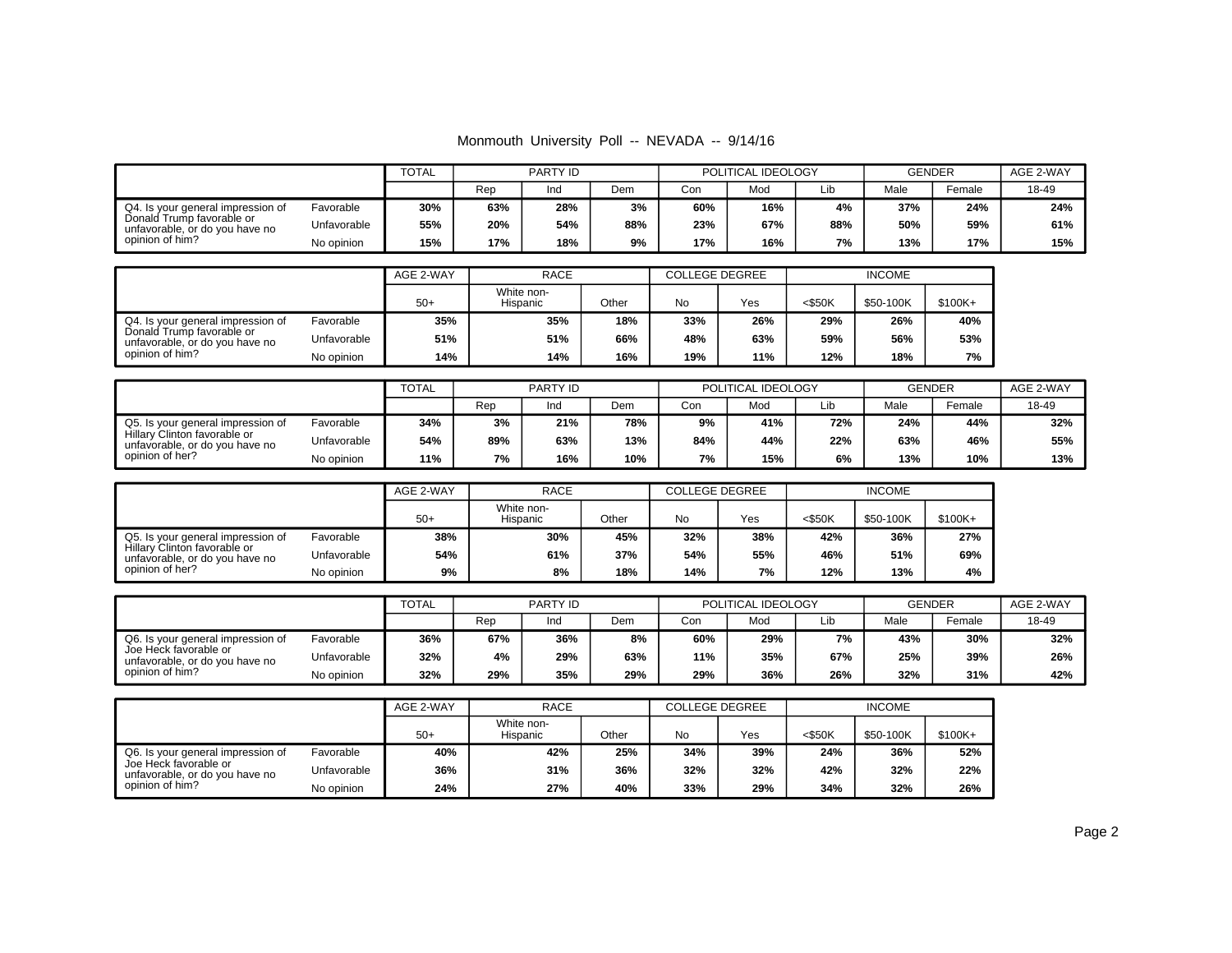| Monmouth University Poll -- NEVADA -- 9/14/16 |  |  |  |  |  |  |
|-----------------------------------------------|--|--|--|--|--|--|
|-----------------------------------------------|--|--|--|--|--|--|

|                                                                       |             | <b>TOTAL</b> | PARTY ID |     |     | POLITICAL IDEOLOGY |     | <b>GENDER</b> |      | AGE 2-WAY |       |
|-----------------------------------------------------------------------|-------------|--------------|----------|-----|-----|--------------------|-----|---------------|------|-----------|-------|
|                                                                       |             |              | Rep      | Ind | Dem | Con                | Mod | Lib           | Male | Female    | 18-49 |
| Q7. Is your general impression of                                     | Favorable   | 34%          | 10%      | 31% | 63% | 10%                | 44% | 63%           | 30%  | 39%       | 29%   |
| Catherine Cortez Masto favorable<br>or unfavorable, or do you have no | Unfavorable | 29%          | 51%      | 31% | 6%  | 49%                | 22% | 9%            | 32%  | 26%       | 24%   |
| opinion of her?                                                       | No opinion  | 37%          | 39%      | 39% | 31% | 41%                | 33% | 29%           | 38%  | 35%       | 47%   |

|                                                                                          |             | <b>RACE</b><br>AGE 2-WAY |                        |       |     | COLLEGE DEGREE | <b>INCOME</b> |           |          |
|------------------------------------------------------------------------------------------|-------------|--------------------------|------------------------|-------|-----|----------------|---------------|-----------|----------|
|                                                                                          |             | $50+$                    | White non-<br>Hispanic | Other | No  | Yes            | $<$ \$50K     | \$50-100K | $$100K+$ |
| Q7. Is your general impression of                                                        | Favorable   | 40%                      | 32%                    | 42%   | 33% | 36%            | 37%           | 40%       | 32%      |
| Catherine Cortez Masto favorable<br>or unfavorable, or do you have no<br>opinion of her? | Unfavorable | 33%                      | 33%                    | 20%   | 28% | 30%            | 24%           | 32%       | 30%      |
|                                                                                          | No opinion  | 27%                      | 35%                    | 39%   | 39% | 34%            | 39%           | 28%       | 38%      |

|                                                                          |                         | <b>TOTAL</b> | PARTY ID |     |     |     | POLITICAL IDEOLOGY | <b>GENDER</b> |      |        |
|--------------------------------------------------------------------------|-------------------------|--------------|----------|-----|-----|-----|--------------------|---------------|------|--------|
|                                                                          |                         |              | Rep      | Ind | Dem | Con | Mod                | Lib           | Male | Female |
| Q8. How much influence do                                                | Too much                | 38%          | 18%      | 48% | 47% | 21% | 49%                | 51%           | 39%  | 37%    |
| special interest groups have over<br>Joe Heck - too much, too little, or | Too little              | 4%           | 8%       | 1%  | 4%  | 7%  | 2%                 | 3%            | 4%   | 4%     |
| the right amount?                                                        | Right amount            | 26%          | 41%      | 22% | 17% | 38% | 18%                | 24%           | 30%  | 23%    |
|                                                                          | [VOL] Dont know Refused | 31%          | 33%      | 29% | 32% | 35% | 31%                | 22%           | 26%  | 36%    |

|                                                                          |                         |       | AGE 2-WAY | <b>RACE</b>            |       | <b>COLLEGE DEGREE</b> |     | <b>INCOME</b> |           |          |
|--------------------------------------------------------------------------|-------------------------|-------|-----------|------------------------|-------|-----------------------|-----|---------------|-----------|----------|
|                                                                          |                         | 18-49 | $50+$     | White non-<br>Hispanic | Other | No                    | Yes | <\$50K        | \$50-100K | $$100K+$ |
| Q8. How much influence do                                                | Too much                | 33%   | 42%       | 40%                    | 36%   | 35%                   | 43% | 40%           | 40%       | 39%      |
| special interest groups have over<br>Joe Heck - too much, too little, or | Too little              | 5%    | 3%        | 3%                     | 7%    | 6%                    | 2%  | 6%            | 4%        | 2%       |
| the right amount?                                                        | Right amount            | 32%   | 23%       | 26%                    | 28%   | 27%                   | 26% | 23%           | 27%       | 34%      |
|                                                                          | [VOL] Dont know Refused | 30%   | 32%       | 32%                    | 30%   | 32%                   | 30% | 31%           | 29%       | 25%      |

|                                                                   |                         | <b>TOTAL</b> | <b>PARTY ID</b> |     |     |     | POLITICAL IDEOLOGY | <b>GENDER</b> |      |        |
|-------------------------------------------------------------------|-------------------------|--------------|-----------------|-----|-----|-----|--------------------|---------------|------|--------|
|                                                                   |                         |              | Rep             | Ind | Dem | Con | Mod                | Lib           | Male | Female |
| Q9. How much influence do                                         | Too much                | 38%          | 43%             | 49% | 19% | 45% | 39%                | 24%           | 40%  | 35%    |
| special interest groups have over<br>Catherine Cortez Masto - too | Too little              | 5%           | 2%              | 4%  | 9%  | 4%  | 6%                 | 5%            | 7%   | 3%     |
| much, too little, or the right<br>amount?                         | Right amount            | 24%          | 14%             | 17% | 41% | 13% | 24%                | 43%           | 23%  | 25%    |
|                                                                   | [VOL] Dont know_Refused | 33%          | 41%             | 29% | 31% | 37% | 31%                | 27%           | 30%  | 36%    |